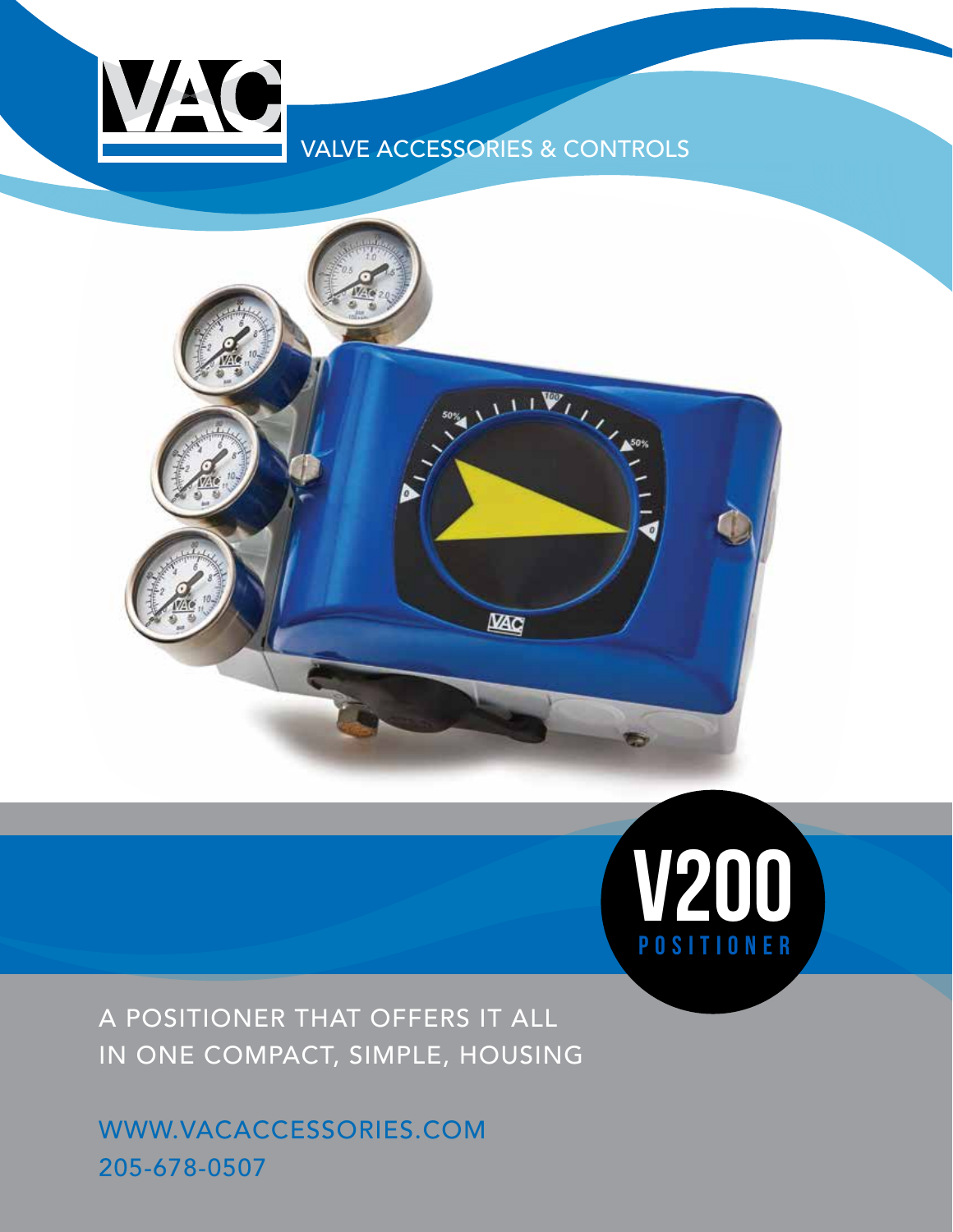# The V200 Positioner



Internal 4/20 mA Feedback available as an option



Flexible mounting for rotary or linear applications

Dome Indicator - Black/Yellow, Red/Green available as an option

> External zero and span adjustmentwithout removing the positioner cover

Internal I/p with simple loop test points.

 $\mathbf{U}$ VII

**VAC** 

## ALL IN A SINGLE COMPACT AND RUGGED HOUSING

The V200 incorporates the flexibility of converting from a pneumatic unit to several versions of an electropneumatic unit, and the ability to add position feedback, in a matter of minutes, all in one compact and rugged housing. Maximum flexibility and versatility.

With a rugged Nema 4X, IP 66 die cast aluminum housing, versatile polyester coating, optional Tufram® or Nickel

coatings, low -58F or high +325F temp options, and standard features like external zero and span adjustment, this unit expands the VAC offering to cover this "all in one" market for positioners. Add to this the excellent performance yet simple design, and the combination equals a real value.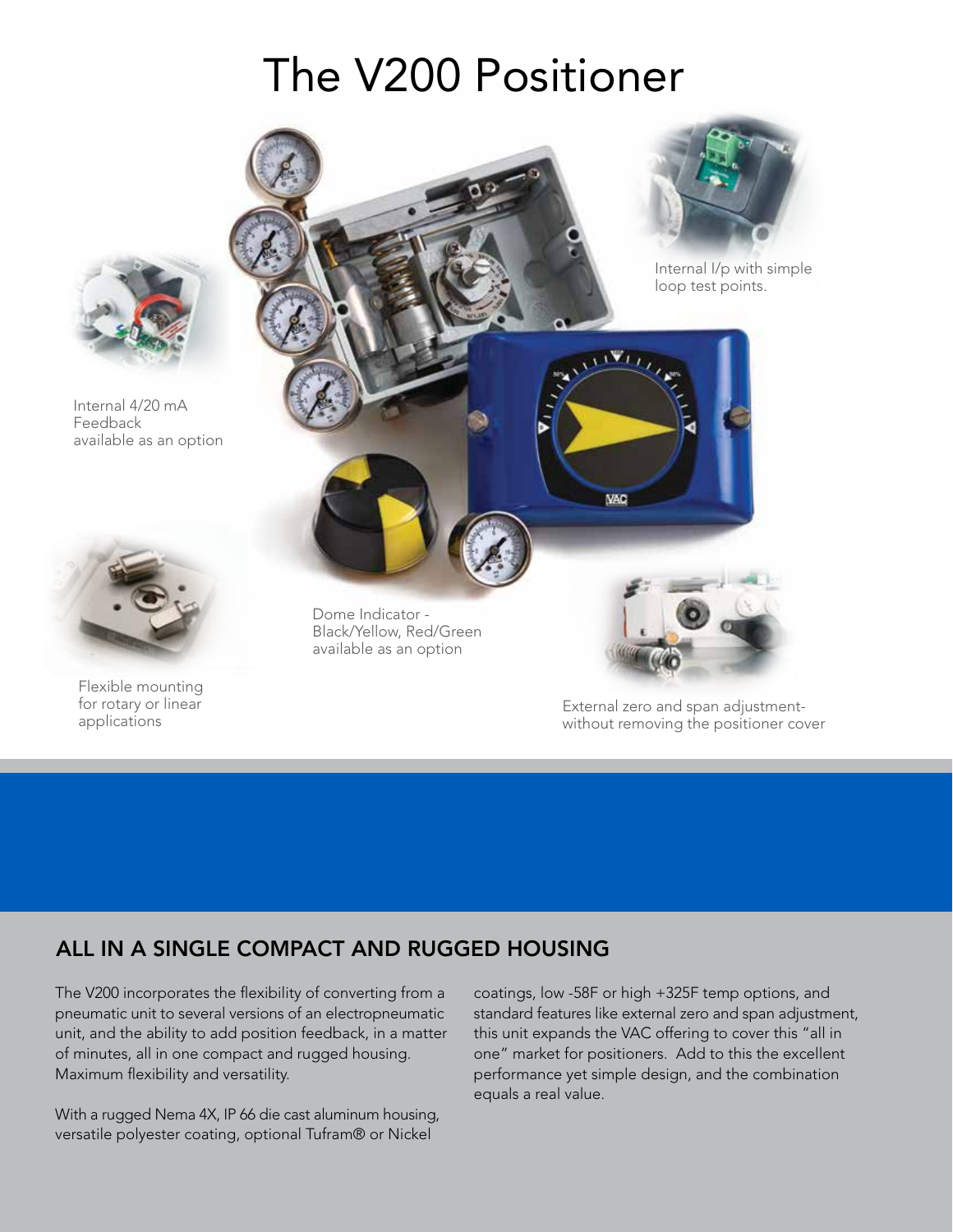#### V200 OPTIONS



Internal switches-Mechanical or Reed general purpose only



V200E-0/10 Volt Unit



V200E-Standard Nema 4X Unit or IS Unit



Extra High Temp (EHT) +325˚ F only available in pneumatic



V200-EX Explosion Proof Unit

V200 Nickel Coated



V200E-GA Gas Approved Unit



V200 Tufram® Coated

## V200 BENEFITS

- Compact Design
- Quality components = rugged and accurate performance
- External zero and span (complete calibration) adjustment without removing cover
- Easily maintain all key components
- Clear, visible indicator with arrow indicator standard-beacon optional
- Field changeable to any I/p option



V200-EX with Third Party EX Switch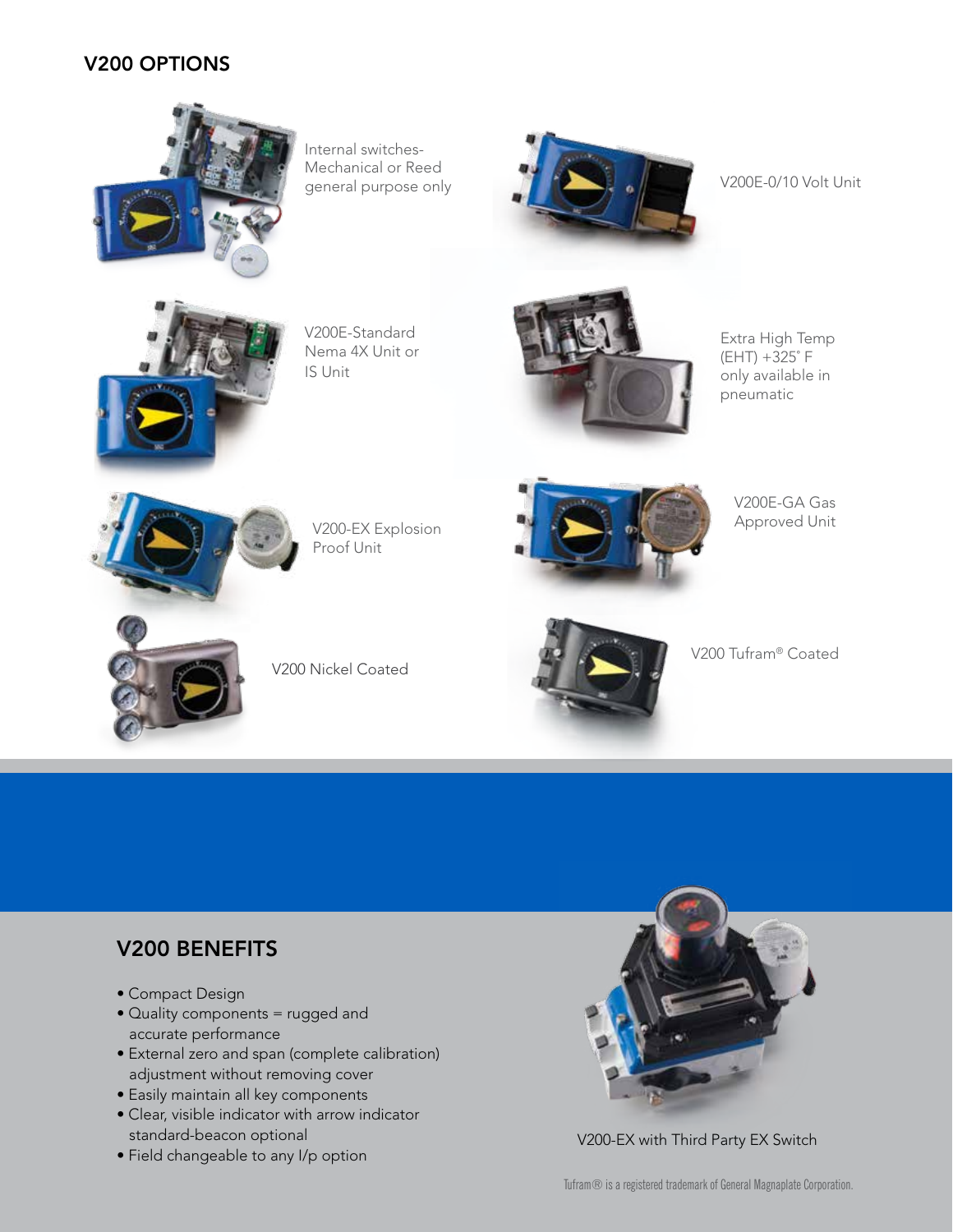#### Technical Specifications:

| <b>Positioners:</b>    | <b>Pneumatic</b>         | <b>Electropneumatic</b> |                        |                 |
|------------------------|--------------------------|-------------------------|------------------------|-----------------|
|                        | <b>V200P</b>             | <b>V200E &amp; -IS</b>  | <b>V200-EX</b>         | V200E 0-10      |
| Input Signal           | $3-15$ PSI               | $4-20mA$                | $4-20$ mA              | 0-10 VDC        |
| <b>Supply Pressure</b> | 20-145 PSI               | 20-145 PSI              | 20-145 PSI             | 20-120 PSI      |
| Linearity error        | $< 0.7\%$ f.s.           | $<1.0\%$ f.s.           | $< 0.8\%$ f.s.         | $<$ 1% f.s.     |
| <b>Hysteresis</b>      | $< 0.4\%$ f.s.           | $< 0.6\%$ f.s.          | $< 0.5\%$ f.s.         | $< 0.5\%$ f.s.  |
| Repeatability          | $< 0.3\%$ f.s.           | $< 0.5\%$ f.s.          | $< 0.4\%$ f.s.         | $< 0.5\%$ f.s.  |
| Weight                 | $3.2$ lbs                | $3.8$ lbs.              | $5.4$ lbs.             | $3.8$ lbs.      |
|                        |                          |                         |                        |                 |
| Temperature range      | $-40$ to 185 °F          | -40 to 185 °F           | $-40$ to 185 °F        | $-40$ to 160 °F |
|                        | -40 to 85 $^{\circ}$ C   | -40 to 85 $^{\circ}$ C  | -40 to 85 $^{\circ}$ C | (-40 to 71 °C)  |
| Low Temp               | $-58$ to 185 $\degree$ F |                         |                        |                 |
|                        | $-50$ to 85 °C           |                         |                        |                 |
| Extra High Temp (EHT)  | $-40$ to 325 °F          |                         |                        |                 |
|                        | -40 to 162 $^{\circ}$ C  |                         |                        |                 |
|                        |                          |                         |                        |                 |

| <b>Standard /Low Bleed</b> | <b>High Gain</b>                 | <b>Super High Gain/High Flow</b> |
|----------------------------|----------------------------------|----------------------------------|
|                            |                                  |                                  |
|                            |                                  | 50 scfm                          |
|                            |                                  | $1.3$ scfm                       |
|                            |                                  | 1100:1                           |
|                            | 28.3 scfm<br>$< 2$ scfm<br>240:1 | 31.5 scfm<br>.83 scfm<br>1100:1  |

Air connections 1/4" NPT Gauges 1/8" NPT Cable Entry 1/2" NPT Ingress & corrosion protection—NEMA 4X and IP66 Standard coating Polyester

#### **Feedback (not rated for EX or IS)** Enclosure Nema 4X/IP 66 **General Purpose:**

Plug-in components directly into V200 series positioner housing Can combine switches and 4/20 feedback Conduit connections 1/2" NPT Operating temp  $-40$  to  $+185$  °F  $(-40$  to  $+85$  °C) **Mechanical Switches:** 2-Type: SPDT, V3

| Max Load:             |             |                |
|-----------------------|-------------|----------------|
| Resistive             | (Inductive) | Voltage        |
| 15A                   | $(3)$ A     | 125/250 VAC    |
| 0.25A                 | $(0.1)$ A   | <b>220 VDC</b> |
| 0.5A                  | $(0.2)$ A   | 110 VDC        |
| 8 A                   | $(7)$ A     | 24 VDC         |
| <b>Reed Switches:</b> |             |                |
| 2-Type: SPDT-CO,      | Form C      |                |

Contact rating: max 3W Voltage: Switching max 100 VDC

Current: Switching max 0.20 A Carry max 1.3 A<br>0.2 ohms Contact resistance: Contact capacitance: 0.3 pF

Breakdown min 200 VDC

**4/20 mA Position Feedback:**

Voltage supply: 7-30 VDC Output: 4-20 mA, 2 wire Linearity error: Hysteresis: <0.2% Temp. Sensitivity:  $< 0.1\%/10\degree F$  (5.5  $\degree C$ )

Loop Impedance: max 850 ohms @ 24 VDC<br>Linearity error: <1.2%

### **Approvals—I/p only**

**Available Approvals: Ratings for Hazardous Locations Explosion Proof** CL I, II Div 1 Grp B-G

| Non Incendive                          | CL 1 Div 2 Grp A-C        |
|----------------------------------------|---------------------------|
| <b>Intrinsically Safe</b><br><b>FM</b> | CL I-II-III Div 1 Grp A-G |
| CSA                                    | CL II Div 1&2 Grp E-G     |

#### **ATEX**-explosion protection

1487X, intrinsically safe EEx ia IIC T4/T5/T6 E121X, flameproof EEx d IIC T4/T5/T6

#### Temperature Class

|    | Short circuit | <b>Ambient Temp</b> |
|----|---------------|---------------------|
|    | Current-max   | max                 |
| T6 | 50 mA         | 140 °F (60 °C)      |
| Т5 | 60 mA         | 158 °F (70 °C)      |
| T4 | 60 mA         | 185 °F (85 °C)      |
|    |               |                     |

**V200-IS** (Intrinsically Safe)

FM CL1 Div1 Grp A B C D

CSA EX ia CL1 Grp A B C D

EX ia CL 1 Div2 Grp A B C D



#### **Other Options:**

Potentiometer-Namur Sensors - Third party stackable EX mounting kits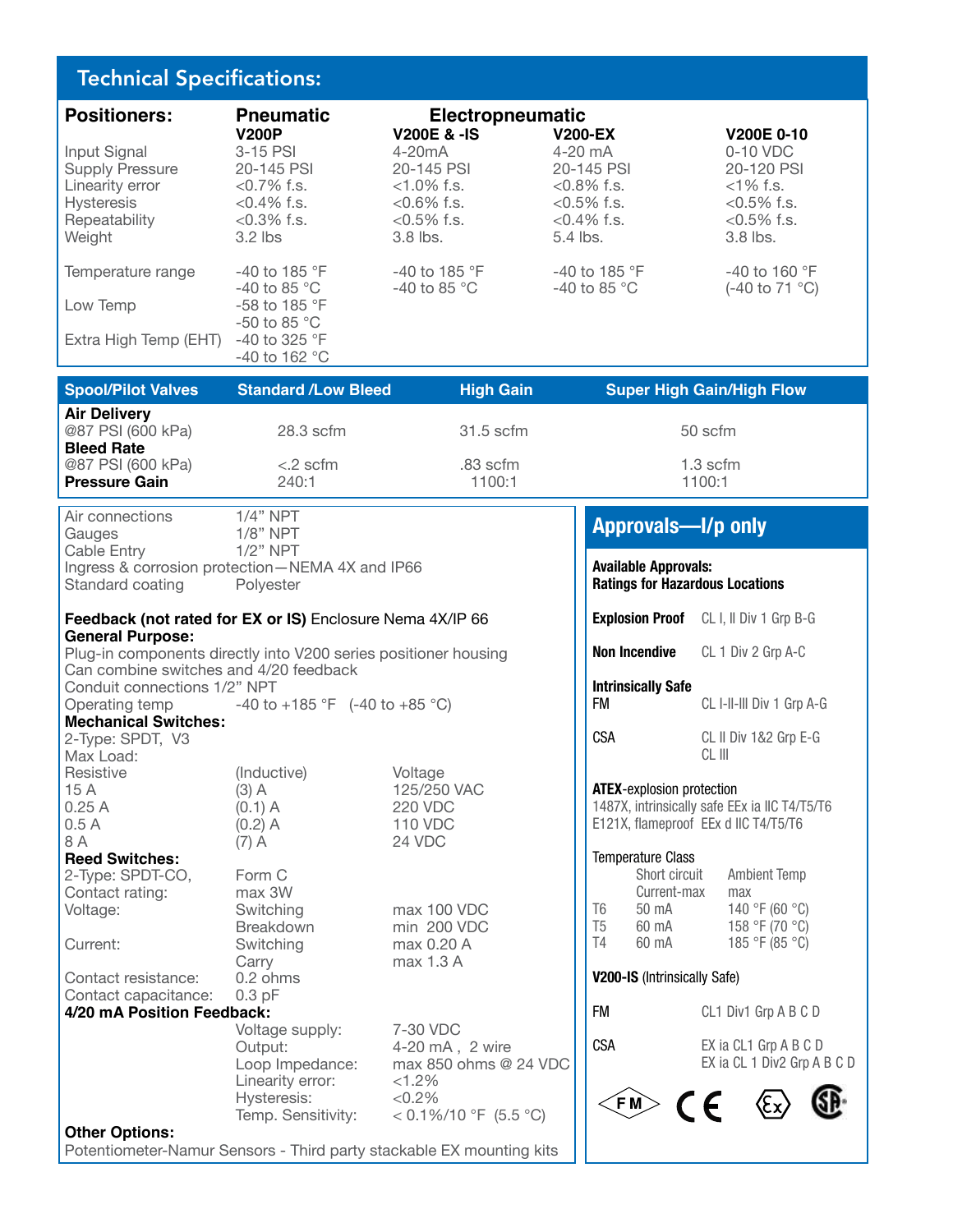## Ordering Codes:

| Pneumatic                 | V200P          |
|---------------------------|----------------|
| Electropneumatic          | V200 E         |
| <b>Explosion Proof</b>    | <b>V200 EX</b> |
| <b>Intrinsically Safe</b> | $V200$ IS      |
| <b>Fail Freeze</b>        | $V200$ FF      |

**Spindle D1 Namur** (standard) For additional spindle options, please contact VAC or visit our website at www.vacaccessories.com

#### **Front Cover**

| 90 degree rotation | 90 |
|--------------------|----|
| 60 degree rotation | 60 |
| 45 degree rotation | 45 |
| 30 degree rotation | 30 |
| <b>Blank scale</b> | 00 |
|                    |    |

| Indicator                                                                                     | Arrow                                 | А                    |  |
|-----------------------------------------------------------------------------------------------|---------------------------------------|----------------------|--|
|                                                                                               | Standard Beacon/Raised (Black/Yellow) | в                    |  |
|                                                                                               | Optional Beacon/Raised (Red/Green)    | <b>BRG</b>           |  |
| Cam                                                                                           | (standard) $90^\circ$                 | <b>C1</b> (standard) |  |
| For additional cam options, please contact VAC or visit our website at www.vacaccessories.com |                                       |                      |  |

#### **Spool Valve Options** (shipped with standard spool)

| <b>Spoor varve Options</b> (Shipped With Standard Spoor)<br>Standard (Low Bleed)                                                                                                                                                                                                          | <b>SG/LB-Shipped as Standard</b>                                                       |                                              |                                 |
|-------------------------------------------------------------------------------------------------------------------------------------------------------------------------------------------------------------------------------------------------------------------------------------------|----------------------------------------------------------------------------------------|----------------------------------------------|---------------------------------|
| High Gain                                                                                                                                                                                                                                                                                 | HG                                                                                     |                                              |                                 |
| Super High Gain/Flow                                                                                                                                                                                                                                                                      | <b>SHGHF</b>                                                                           |                                              |                                 |
| <b>Options</b><br>Extra High Temp (Pneumatic only)<br>$(-40 \text{ to } 325 \text{ F})$<br>Low Temp (Pneumatic only)<br>(-58 to 185 F)<br>0/10 Volt I/P (V200E only)<br>Gas Approved<br><b>ATEX</b><br>Tufram® Coating (V200 P and E)<br>Nickel Coating (V200 P and E)<br>6-30 Psi Spring | <b>EHT</b><br>LT<br>0/10V<br>GA<br><b>ATEX</b><br><b>TUF</b><br><b>NIC</b><br>$6 - 30$ | V200E-GA Gas<br>Approved Unit                | V200E-0/10 Volt Unit            |
| <b>Feedback Options</b><br>2 SPDT Mechanical Switches<br>2 SPDT Reed Switches                                                                                                                                                                                                             | <b>FB</b><br>M<br>R                                                                    |                                              | V200-EX Explosion<br>Proof Unit |
| 4-20 mA Transmitter<br>Mech Switches w/transmitter<br>Reed Switches w/transmitter<br>1 K potentiometer<br>10 K potentiometer                                                                                                                                                              | mA<br><b>MmA</b><br><b>RmA</b><br>1K<br><b>10K</b>                                     | V200E-Standard<br>Nema 4X Unit or<br>IS Unit |                                 |
| Example:<br>V200E-D1-90-B-C1                                                                                                                                                                                                                                                              |                                                                                        |                                              |                                 |
| Electropneumatic with namur spindle,<br>90 degree cover, raised indicator,<br>90 degree cam                                                                                                                                                                                               |                                                                                        |                                              |                                 |
| Example:<br><b>FB-MmA</b>                                                                                                                                                                                                                                                                 |                                                                                        |                                              |                                 |
| Mechanical switches with                                                                                                                                                                                                                                                                  |                                                                                        | Internal switches-<br>Mechanical or Reed     |                                 |
| 4/20 mA transmitter                                                                                                                                                                                                                                                                       |                                                                                        | with 4/20 mA transmitter                     |                                 |
|                                                                                                                                                                                                                                                                                           |                                                                                        |                                              |                                 |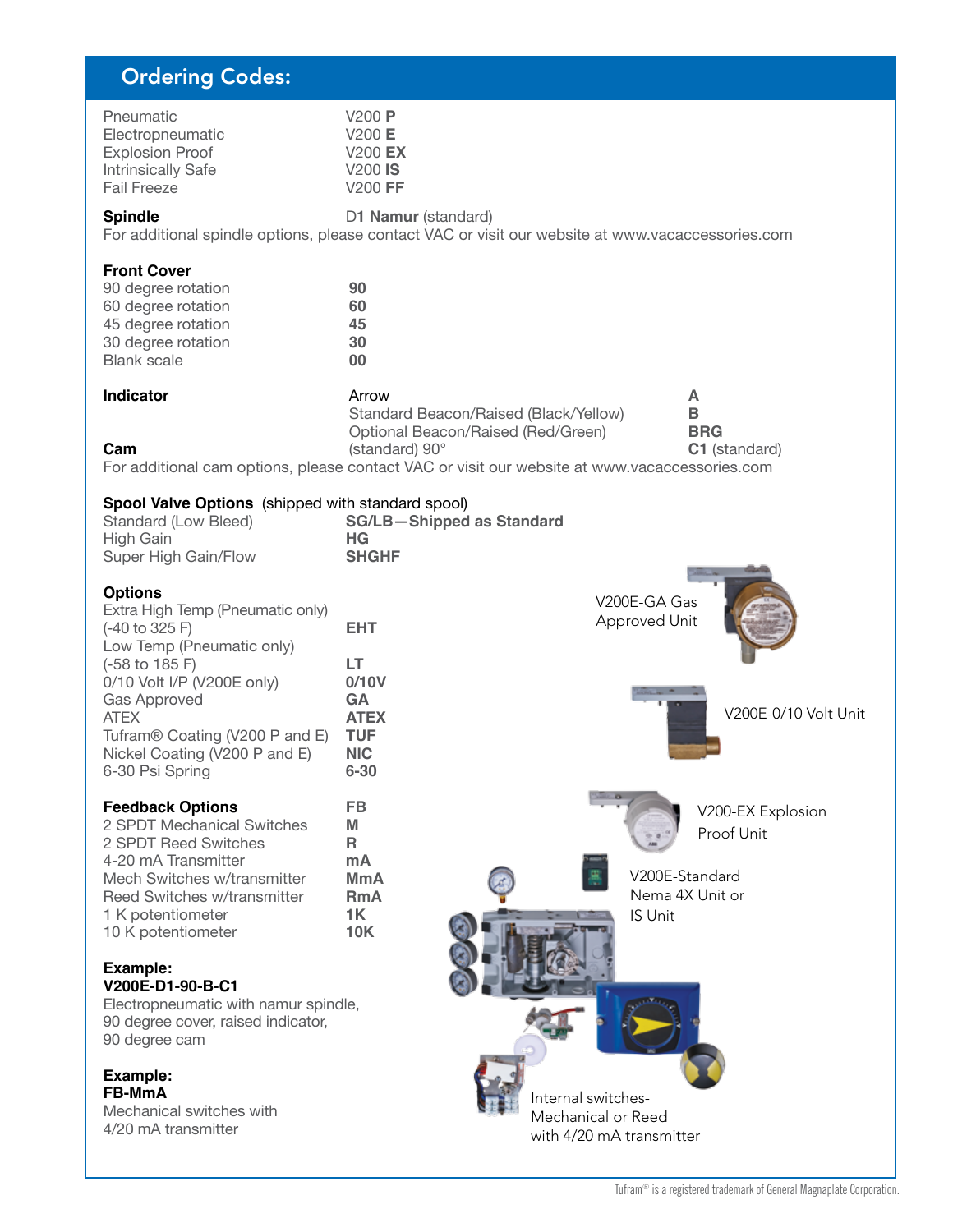### V200P, E, -IS, TUF, NIC, EHT, LT









#### V200E 0-10V

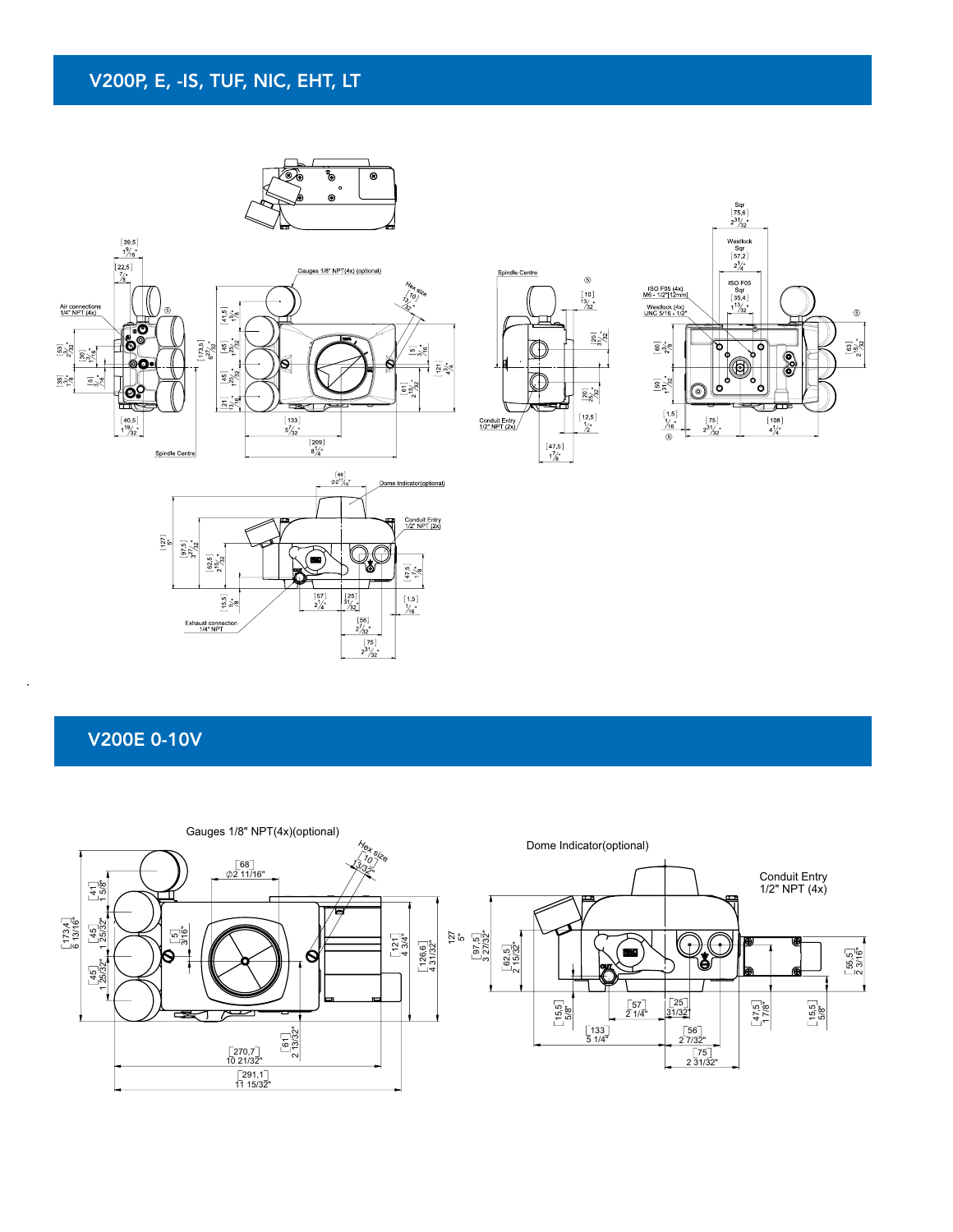#### V200-EX



V200E-GA



NOTE: mm appear in parentheses